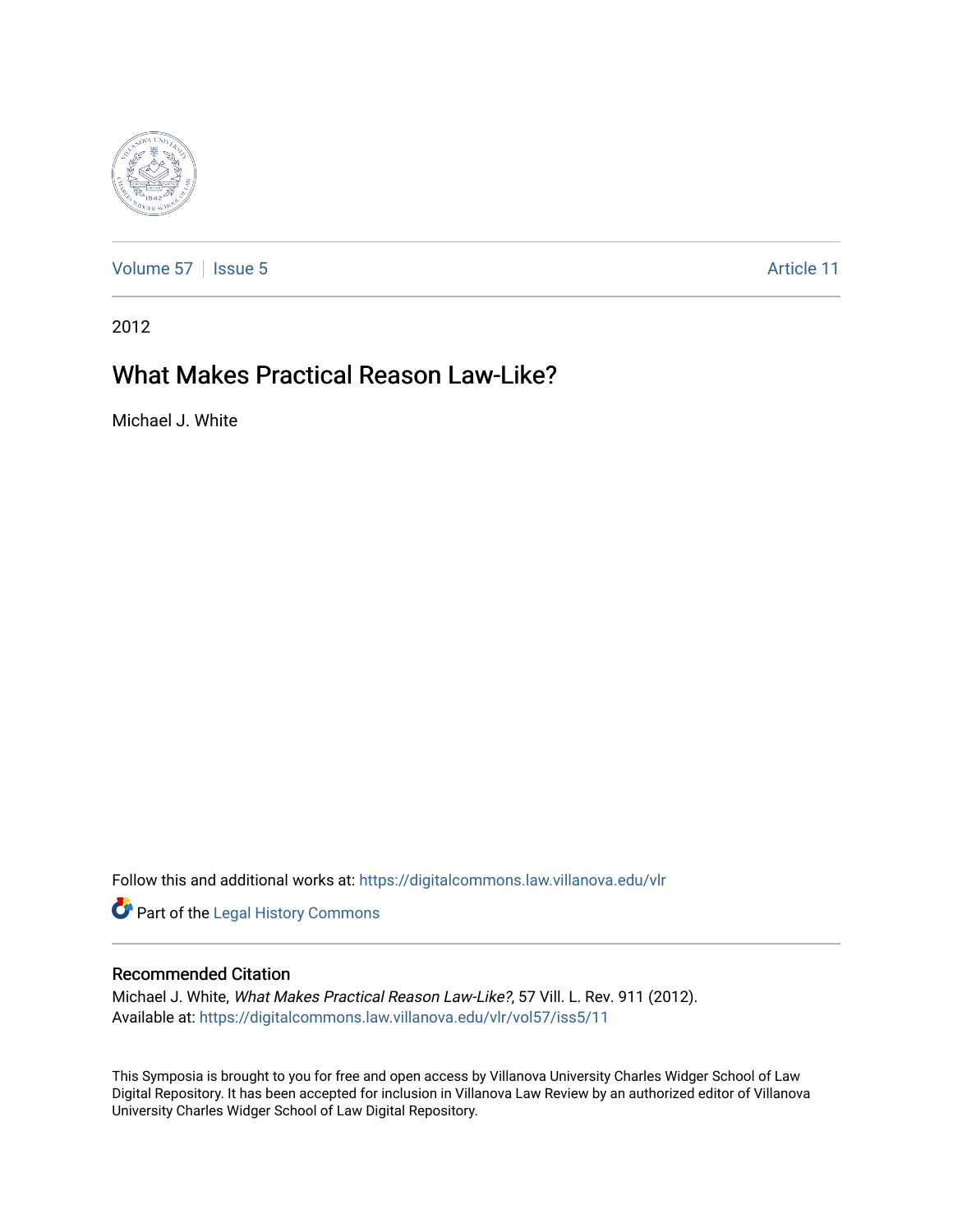2012]

#### WHAT MAKES PRACTICAL REASON LAW-LIKE?

#### MICHAEL J. WHITE\*

NE of the many signal services performed by John Finnis in his magisterial *Natural Law and Natural Rights*1 is his destruction of a number of myths concerning the relation—supposedly "according to the natural law tradition"—between natural law and positive law. In these relatively brief comments, I propose to explore the relation between two other species of law (*lex*) distinguished by Aquinas: *lex aeterna* and *lex naturalis*. I shall suggest that Professor Finnis's notion of practical rationality can most plausibly be conceived of as law-like only if his particular notion of *practical reasonableness* (about which more later) stands in a heteronomous relation to something like Aquinas's *lex aeterna*. I shall also maintain that such a heteronomous relation seems to presuppose a metaphysical perspective that is, in some sufficiently broad sense, teleological. In order to forestall any possible misunderstanding, I emphasize that I am using the adjective "heteronomous" in its etymological sense: "subject to a standard external to itself" and *not* in the specifically Kantian sense of "acting in accordance with one's desires *rather than* in accordance with reason or moral duty."

For the ancient philosophical antecedents of Aquinas's conception of *lex aeterna*, we need to look to Stoicism, and perhaps Stoicizing Platonism, rather than to Aristotle. However orderly, intelligible, and immutably necessary Aristotle's world (at least the supralunary part of it) may be, Aristotle exhibits no inclination to regard that order, intelligibility, and immutable necessity as a function of anything like *nomos* (the Greek term rendered as "(positive) law", "custom," or "convention"). For, whatever cosmic potency his deities may exercise as unmoved movers, and whatever wisdom they may possess as thought thinking itself, this power and this knowledge is not analogized to the power and knowledge of human rulers governing their *poleis* ("civic communities") by the rule of positive law.2 For one thing, the Aristotelian deities do not engage in any form of practical activity; for another, they do not share in what Aristotle calls the *ˆethikai arêtai*, the moral virtues (nor, of course, in the moral vices).

The requisite analogy *is* certainly found, however, among the Stoics and those whom they influenced. The idea of divine reason pervading the

(911)

<sup>\*</sup> Sandra Day O'Connor College of Law, Arizona State University.

<sup>1.</sup> JOHN FINNIS, NATURAL LAW AND NATURAL RIGHTS (Oxford Univ. Press, 2d ed. 2011) (1980).

<sup>2.</sup> While it is true that Aristotle, at *Rhetoric* I, 13 famously speaks of "natural justice" and "universal law" as a "natural law," it is not clear that he means to indicate more in these terms than a supposedly universal empirical agreement with respect to a certain "core" of moral and legal issues. Unlike Plato before him and the Stoics after him, he does not, in any extant text, spell out a metaphysical or theological *rationale* for this moral/legal agreement concerning core issues.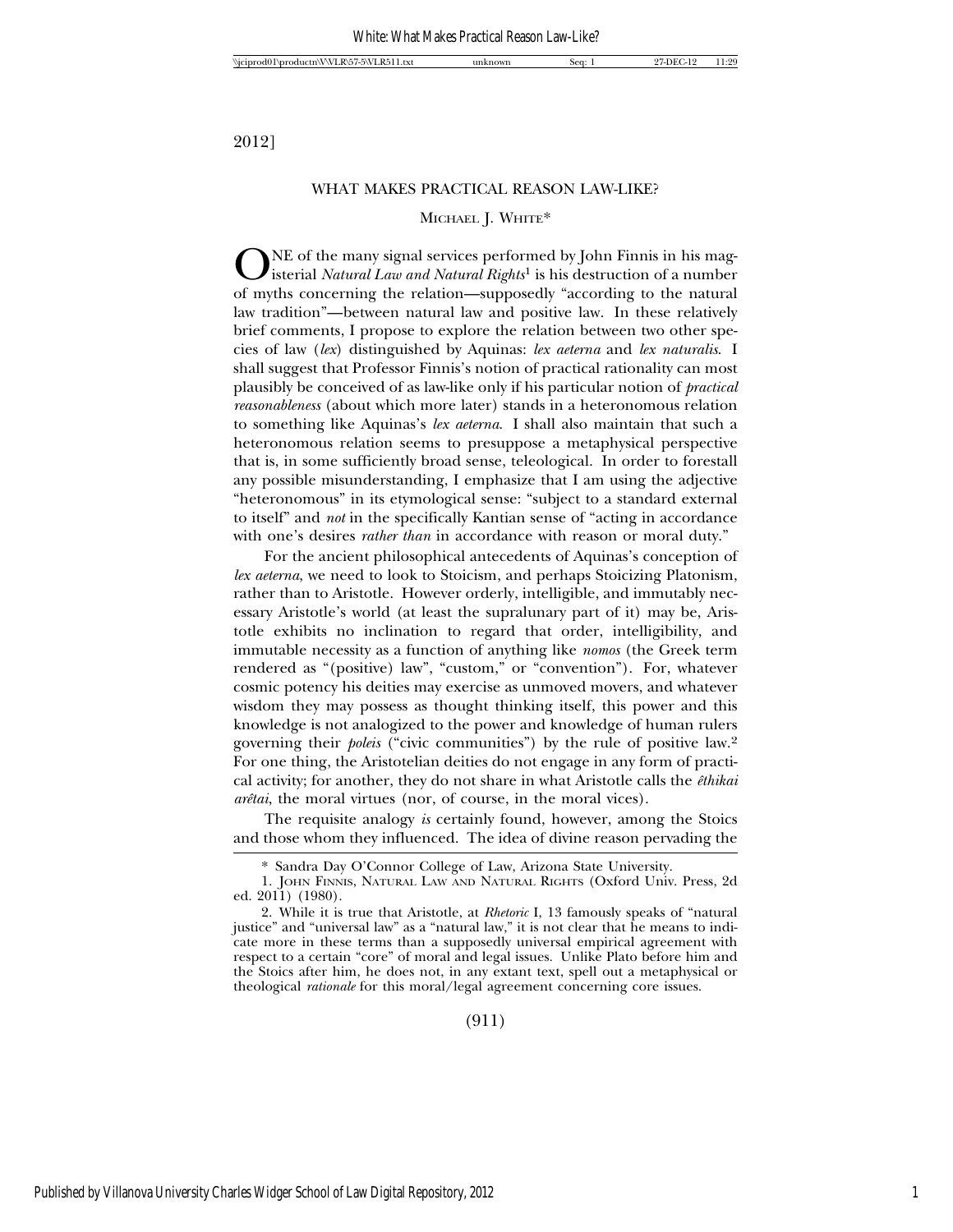universe and ruling it as a *cosmopolis*, in an orderly, intelligible, and immutably necessary manner, is at the heart of Stoic physical theory. As Cicero, wearing his Stoic hat in his work *De legibus* (*On the Laws*) puts it:

[W]hen that same mind [which has pursued the path of "perceiving and recognizing the virtues"] examines the heavens, the earth, the sea, and the nature of all things, and perceive where those thing have come from and to where they will return, when and how they are due to die, what part of them is mortal and perishable, and what is divine and everlasting; and when it almost apprehends the very good who governs and rules them, and realizes that it itself is not a resident in some particular locality surrounded by man-made walls, but a citizen of the whole world as though it were a single city; then, in the majesty of these surroundings, in this contemplation and comprehension of nature, great God! how well it will know itself, as the Pythian Apollo commanded . . . .<sup>3</sup>

It is this cosmic Reason-with-an-upper-case-'R' that Cicero invokes in his definition of law:

[L]aw is the highest reason, inherent in nature [*lex est ratio summa, insita in natura*], which enjoins what ought to be done and forbids the opposite. When that reason is fully formed and completed in the human mind, it, too, is law.4

I take it that the reason that is "formed and completed (*confirmata et perfecta*) in the human mind" is Cicero's version of law as practical reason as *lex naturalis*, in Aquinas's sense. But it is clear that Cicero believes that practical reason in this sense is heteronomous. It does not, as it were, define itself; rather, it is grounded in the "*ratio summa, insita in natura*."

St. Thomas introduces his conception of *lex aeterna* in the second article of the so-called "Treatise on Law":

[A] law is nothing else but a dictate of practical reason emanating from the ruler who governs a perfect community. Now it is evident, granted that the world is ruled by Divine Providence. . . that the whole community of the universe is governed by Divine Reason (*tota communitas universi gubernatur ratione divina*). Wherefore the very idea of the government of things in God the Ruler of the universe, has the nature of law.5

<sup>3.</sup> CICERO, *Laws*, *in* THE REPUBLIC AND THE LAWS 61119 (Niall Rudd trans., Oxford Univ.Press 1998).

<sup>4.</sup> *Id.* at 103.

<sup>5.</sup> THOMAS AQUINAS, SUMMA THEOLOGIAE I<sup>a</sup>II<sup>ae</sup> q. 91, a. 1 (Marietti Editori Ltd. 1952).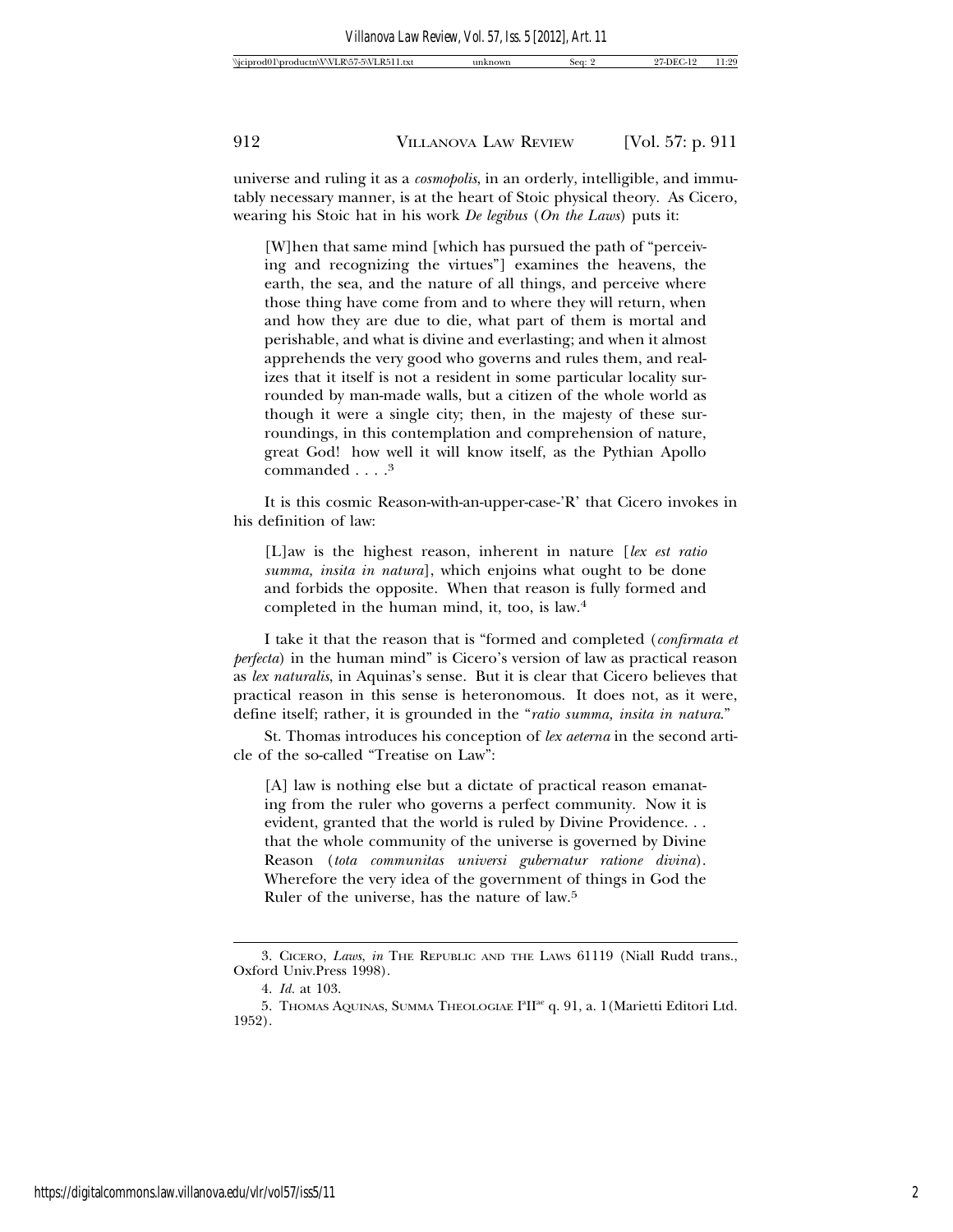God's providential rule of the universe is glossed by Aquinas in terms of the notion of *rationes* ("reasons"—or "types" in the translation by the English Dominican Fathers<sup>6</sup>), which bear a strong resemblance to Platonic *ideai* ("Ideas", "Forms") and Stoic *logoi spermatikoi* ("rational seeds"):

Just as in every artificer there pre-exists a type [*ratio*] of the things that are made by his art, so too in every governor there must preexist the type of the order of those things that are to be done by those who are subject to his government. And just as the type of the things yet to be made by an art is called the art or exemplar of the products of that art, so too the type in him who governs the acts of his subjects, bears the character of a law . . . . Wherefore as the type of the Divine Wisdom, inasmuch as by It all things are created, has the character of art, exemplar or idea; so the type of Divine Wisdom, as moving all things to their due end, bears the character of law. Accordingly the *lex aeterna* is nothing other than the type of Divine Wisdom, as directing all actions and movements. <sup>7</sup>

Indeed, in this article, Aquinas quotes Augustine's *De libero arbitrio* to the effect that *lex aeterna* is the "highest reason" (*summa ratio*), using exactly the Latin phrase that Cicero uses in the *De legibus*. The significant difference, of course, is that for Aquinas and Augustine, eternal law is *summa ratio in Deo existens* (the highest reason existing in God). In other words, *lex aeterna* is *insita in sapientia divina* (inherent in the Divine wisdom) rather than, as Cicero would have it, *insita in natura* (inherent in nature).

However, Cicero, Augustine, and Aquinas agree that law as *summa ratio* is *not* inherent in human practical reason. For Cicero, *this summa ratio* is established (*confirmata*) in the human mind by what, in effect, is the Stoic process of *oikeiôsis* (a Stoic technical term: "sociation," "appropriation as one's own," "developing a moral perspective") the ideal culmination of which—perhaps only attained by that *avis rara* the Stoic sage—is described as follows:

Once the mind, on perceiving and recognizing the virtues, has ceased to serve and gratify the body, and has expunged pleasure as a kind of discreditable stain; and once it has put behind it all fear of pain and death, and entered a loving fellowship with its own kind, regarding as its own kind all who are akin to it by nature, and once it has begun to worship the gods in a pure form of religion, and has sharpened the edge of moral judgment, like that of the eyes, so that it can choose the good and reject its opposite (a virtue that is called "*prudentia"* from "*providendum"*)—

6. *See* THOMAS AQUINAS, SUMMA THEOLOGICA (Fathers of the English Dominican Province trans., Benziger Bros. 1948).

<sup>7.</sup> AQUINAS, *supra* note 5, at I<sup>a</sup>II<sup>ae</sup> q. 93, a. 1.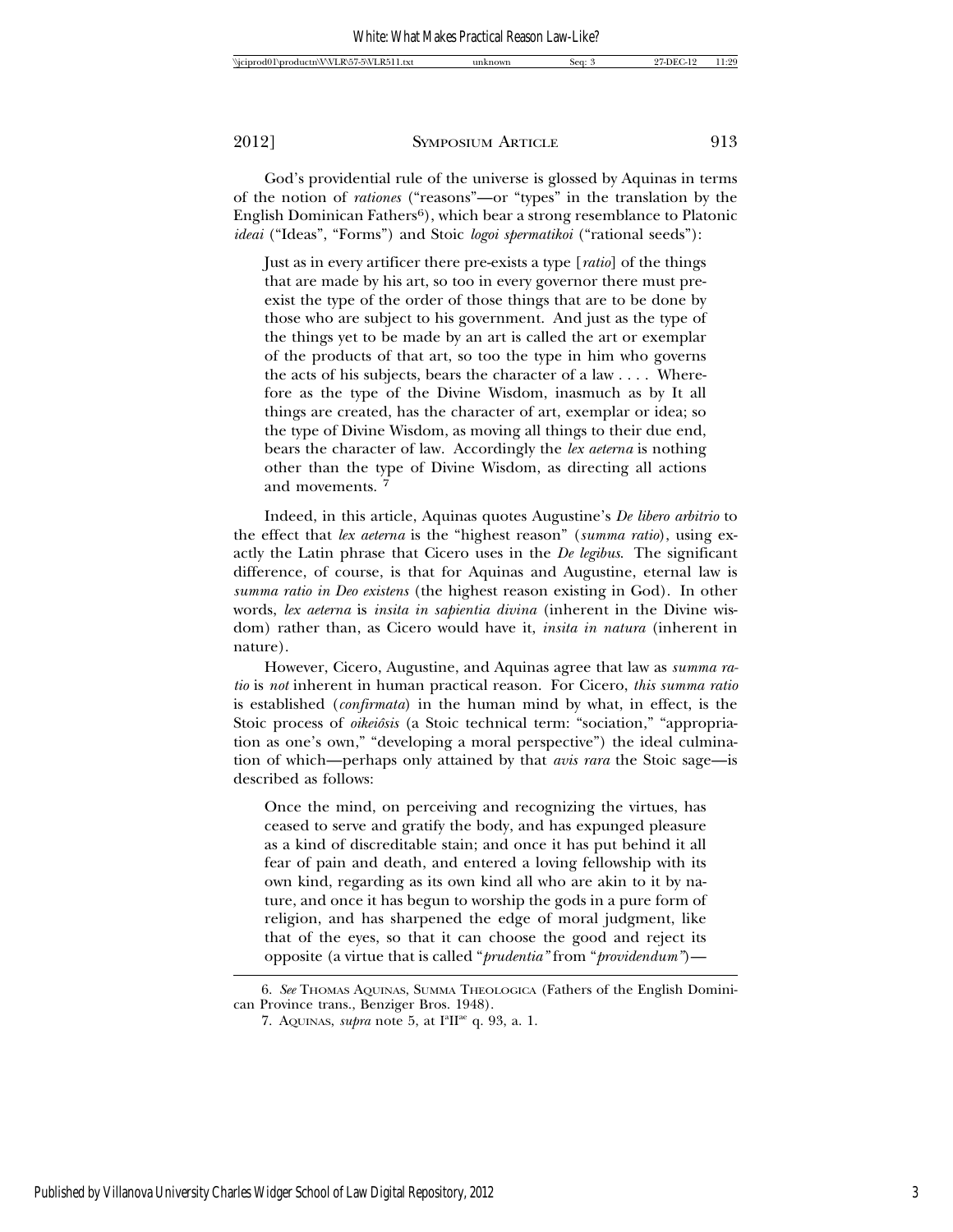what can be described or conceived as more blessed than such a mind?<sup>8</sup>

For Aquinas, the "rational creature":

[H]as a share of the eternal *ratio*, whereby it has a natural inclination to its proper act and end: and this participation of the *lex aeterna* in the rational creature is called *lex naturalis*. 9

Does Aquinas, then, *identify* the "participation" of *lex aeterna* in the rational creature—which he here calls "*lex naturalis*"—with human (practical) reason? It seems that the answer is negative. To begin with, as Patrick Brennan has reminded me, Aquinas suggests that God acts as an "extrinsic principle moving to good (*principium exterius movens at bonum*)" through *both* grace and the *lex aeterna*. Aquinas also interprets an Aristotelian habit (*habitus*) as "that by which one acts, when one wills to do so."10 While human reason is a power (*potentia*), "habits are qualities or forms adhering to a power, and inclining that power to acts of a determinate species."11 Among the habits of reason is *synderesis*: "so the first principles of actions, which are naturally imposed on us, do not pertain to a special power, but to a special natural habit, which we call *synderesis*."12 Aquinas nonetheless holds that, in the primary and proper sense, natural law is *not* a *habitus* but, rather, "something decreed through reason, in the way that a proposition is a certain operation of reason."13

I wish to explore the hypothesis that Aquinas intends us to understand that the source of those first principles of natural law that we apprehend by *synderesis* is *lex aeterna*, understood as a manifestation of *divine* reason. I shall further suggest that the salient feature by which human practical reason can *become* natural law is precisely the heteronomy of these principles—the fact that human practical reason does not itself *construct* these principles through its own operation, to so speak, but rather *receives* them "naturally" (*naturaliter*).

One very common account of practical reason, deriving from David Hume, maintains that practical reason is concerned exclusively in devising the necessary or most efficient means to externally given ultimate ends. According to the Humean account "reason alone can never produce any action, or give rise to volition . . . Reason is, and ought only to be the slave of the passions, and can never pretend to any other office than to serve and obey them."14 In radical reaction, Immanuel Kant concludes that

<sup>8.</sup> CICERO, *supra* note 3, at 118–19.

<sup>9.</sup> AQUINAS, *supra* note 5, at I<sup>a</sup>II<sup>ae</sup> q. 91, a. 2.

<sup>10.</sup> *Id.* at q. 50, a.1; *cf.* q. 94, a. 1.

<sup>11.</sup> *Id.* at q. 54, a. 1.

<sup>12.</sup> *Id.* at I<sup>a</sup> q. 79, a. 12.

<sup>13.</sup> *Id.* at I<sup>a</sup>II<sup>ae</sup> q. 94, a. 1.

<sup>14.</sup> DAVID HUME, A TREATISE OF HUMAN NATURE II.iii.3, at 414–15 (L. A. Selby-Bigge ed., Oxford Univ. Press, 2d ed. 1978).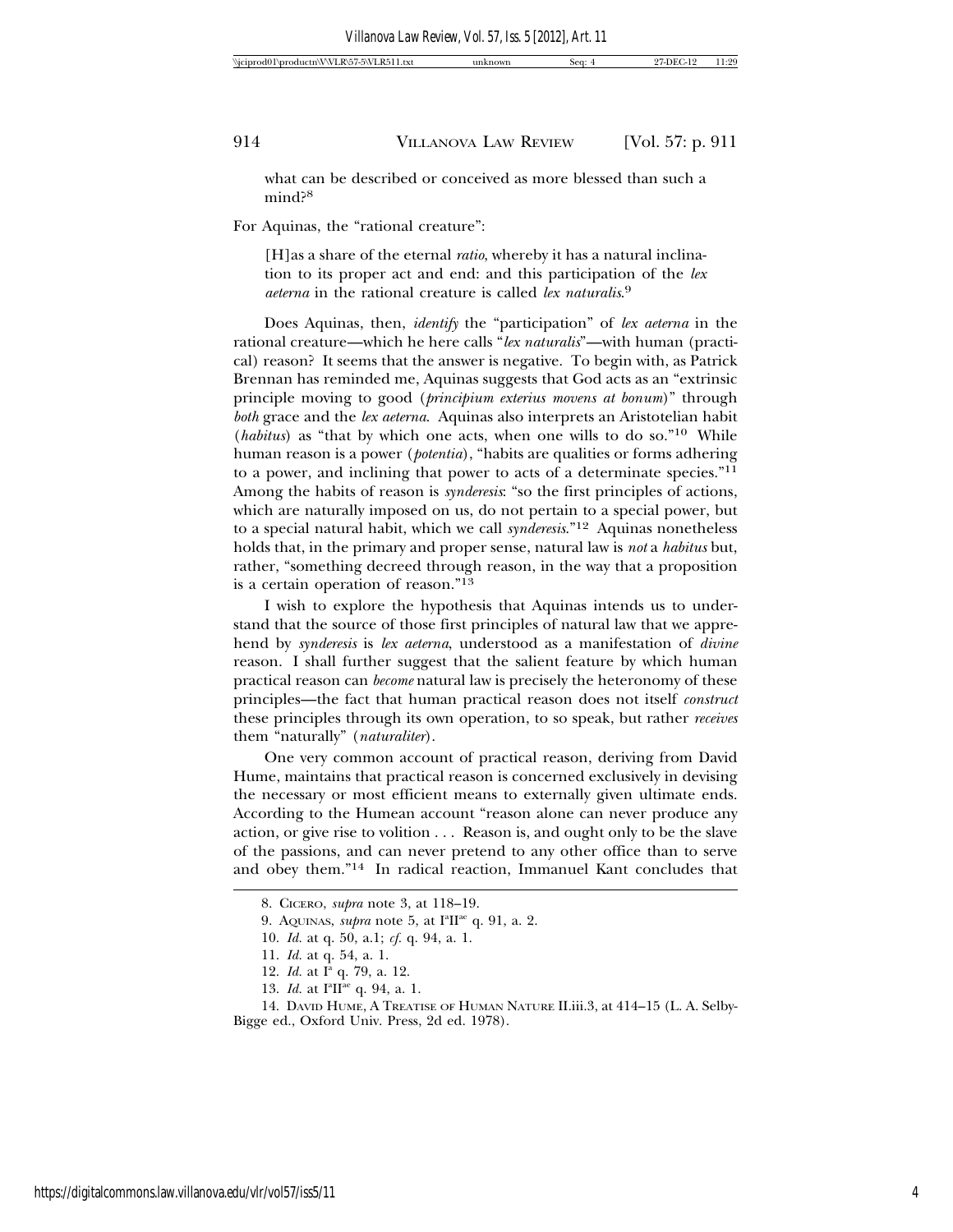practical reason *can* be the source of ends. Moreover, for these ends to be "moral," they *must* be capable of being expressed in universal principles that the practical reason of the individual human agent himself or herself legislates:

Thus morality consists in the relation of all action to the making of laws whereby alone a kingdom of ends is possible. This making of laws must be found in every rational being himself and must be able to spring from his will. The principle of his will is therefore never to perform an action except on a maxim such as can also be a universal law, and consequently such *that the will can regard itself as at the same time making universal law by means of its maxim.*<sup>15</sup>

St. Thomas surely agrees with Kant–*contra* Hume–that practical reason can itself both discern and impose certain kinds of categorical first principles. But, for the reasons I have adduced, I do not believe that he agrees with Kant that natural law is autonomously *legislated* by human practical reason; rather, human practical reason *discerns* the requirements of what Finnis terms "practical reasonableness" as a result of the "participation of the *lex aeterna* in the rational creature."16

The basic forms of human good enumerated by Finnis are life, knowledge, play, aesthetic experience, sociability (friendship), religion, and practical reasonableness:

Moreover, there are countless aspects of human self-determination and self-realization besides the seven basic aspects which I have listed. But these other aspects, such as courage, generosity, moderation, gentleness, and so on, are not themselves basic values; rather, they are ways (not means, but modes) of pursuing the basic values, and fit (or are deemed by some individual, or group, or culture, to fit) a man for their pursuit.17

"So it is," Finnis concludes,

[T]hat the practical principles which enjoin one to participate in those basic forms of good, through the practically intelligent decisions and free actions that constitute one the person one is and is to be, have been called in the Western philosophical tradition the first principles of natural law, because they lay down for us the outlines of everything one could reasonable want to do, to have, and to be.18

<sup>15.</sup> IMMANUEL KANT, GROUNDWORK OF THE METAPHYSIC OF MORALS 101 (H. J. Paton trans., Harper Torchbooks 1964).

<sup>16.</sup> AQUINAS, *supra* note 5, at I<sup>a</sup>II<sup>ae</sup> q. 91, a. 2.

<sup>17.</sup> FINNIS, *supra* note 1, at 90–91.

<sup>18.</sup> *Id.* at 97.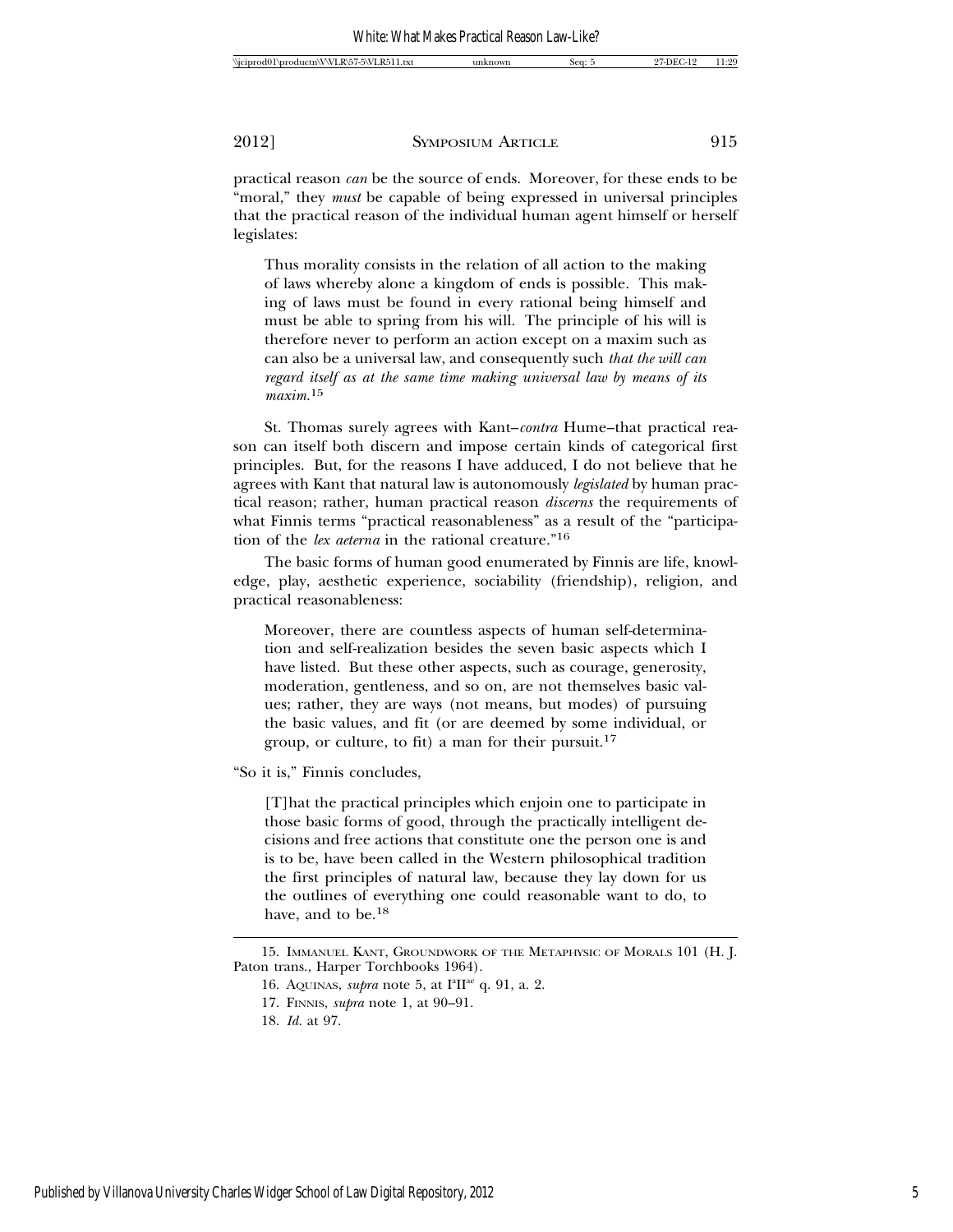I do indeed believe that it is quite plausible to regard *six* of Finnis's aspects of the good (excluding practical reasonableness) as fundamental principles of "human self-determination and self-realization" and to regard the free, determinate participation in them as constitutive of "the person one is and is to be." These are *substantive* goods. It is in the particular "blend", as it were, of one's participation in them that one uses one's practical reason to match one's talents, opportunities, limitations, and peculiar inclinations (and aversions) in determining what *sort* of life one will live.

But what of the good of "practical reasonableness?" As Finnis notes, this is more of a *procedural* than substantive good. It is

[P]articipated in precisely by shaping one's participation in the other basic goods, by guiding one's commitments, one's selection of projects, and what one does in carrying them out.

The principles that express the general ends of human life do not acquire what would nowadays be called a "moral" force until they are brought to bear upon definite ranges of project, disposition, or action, or upon particular projects, dispositions, or actions. How they are thus to be brought to bear is the problem for practical reasonableness. "Ethics", as classically conceived, *is* simply a recollectively and/or prospectively reflective expression of this problem and of the general lines of solutions which have been thought reasonable.<sup>19</sup>

I suggest that it is precisely with practical reasonableness, so conceived, that practical rationality takes on the heteronomous character that makes it law-like. With respect to the substantive aspects of the human goods, human freedom permits different "mixes." As Finnis notes, "[a] certain scholar may have little taste or capacity for friendship, and may feel that life for him would have no savour if he we were prevented from pursuing his commitment to knowledge." He adds that, nonetheless, it would be "stupid or arbitrary" for such a person "to think or speak or act as if these [friendships, life 'quite apart from truth-seeking and knowledge'] were not real forms of good."20

The situation strikes me as different with respect to the good of practical reasonableness, however. With respect to the moral constraints that it imposes, it would be nonsensical for a person to plead that, while he recognizes that practical reasonableness is one of the "real forms of the good," he nonetheless has little personal "taste or capacity" for it and, hence, intends to accord it only minimal significance in the living out of his life. I suggest that practical reasonableness in Finnis's sense bears a more than superficial likeness to the Stoic (and Ciceronian) conception of *to kalon* or the *honestum*, that is, the distinctively *moral* good. Two promi-

<sup>19.</sup> *Id.* at 100–01 (emphasis added).

<sup>20.</sup> *Id.* at 105.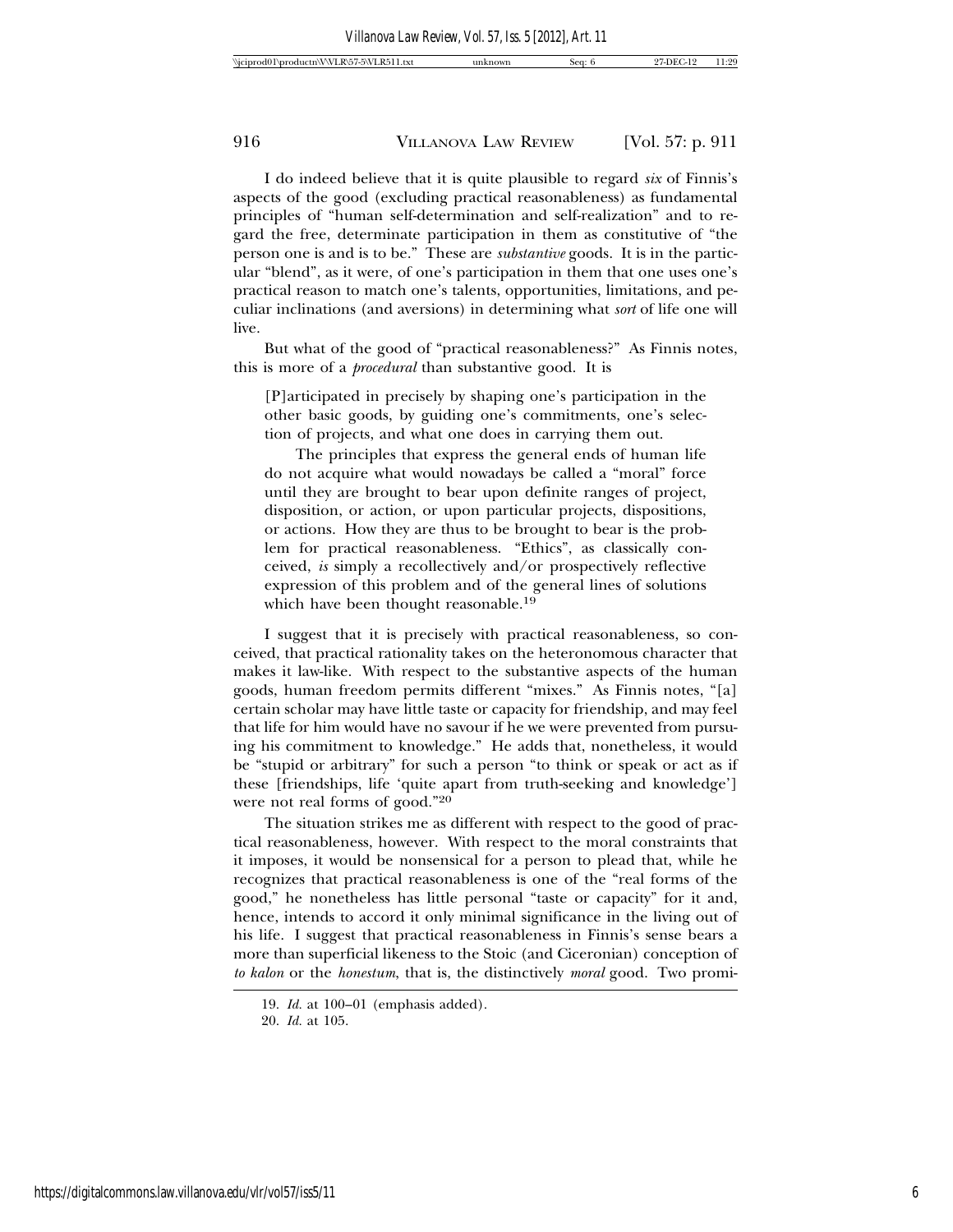nent questions in the ethical theorizing of later antiquity are the following: Is the *honestum* ("[moral] virtue," "rectitude," "[moral] goodness") an ultimate good or is it, at most, a means? If it is a final or ultimate good as opposed to a means, is it the *only* ultimate good; or, rather, is it only one ultimate good along with some other "natural" goods? In the discussion of these questions, as Julia Annas says, "the view that it [the ultimate end] is getting natural goods *and* virtue is ascribed to Aristotle and the 'Old Academy' tradition."21 And on one Ciceronian interpretation, the Stoic doctrine that, while the only ultimate good is the *honestum*, there is a class of things that are naturally (and correctly) "preferred" (*proêgomena*, *praeposita*), amounts to the same thing (Cicero, *De finibus* IV, 42ff,).

However, once one has conceptualized practical reasonableness (conceived here as the *honestum*) as procedural rather than substantive, it becomes almost obvious that there must be other, substantive human goods. To live *honeste* is categorically necessary; but one cannot live a *human* life if one resolves that "living virtuously" is *all that matters* in living one's life–that there are no other non-instrumental ends of human motivation. "Doing the virtuous thing in the circumstances" would seem to depend on one's having other, substantive motivations and final ends of action that supply the possibility and the context, so to speak, of doing *those things* virtuously. Furthermore, it seems that leading at least a reasonably virtuous life is compatible with living a life that is otherwise stunted by (perhaps) insufficient attention to other fundamental substantive human goods in one's "life plan."

A fascinating case is that of the heiress Huguette Clark, daughter of a robber baron and sometime senator from Montana, who died not long ago at the age of 104. I obviously am not aware of the extent of Ms. Clark's moral virtuousness. But it was reported that she was munificent to the very few people who were close to her and contributed generously to many philanthropic causes. It seems to be at least consistent with the public information about her that she lived what could be described as a morally blameless life. Since the late 1980s, she had lived in seclusion and under fictitious names in several New York City hospitals.

By the late 1930s, Mrs. Clark had disappeared from the society pages. Most if not all of her siblings had died; she lived with her mother at 907 Fifth Avenue, painting and playing the harp. Her mother died there in 1963.

For the quarter-century that followed, Mrs. Clark lived in the apartment in near solitude, amid a profusion of dollhouses and their occupants. She ate austere lunches of crackers and sardines and watched television, most avidly "The Flintstones." A housekeeper kept the dolls' dresses impeccably ironed.

<sup>21.</sup> Julia Annas, *Introduction* to CICERO, ON MORAL ENDS xxv (Julia Annas ed., Raphael Woolf trans., Cambridge Univ. Press 2001).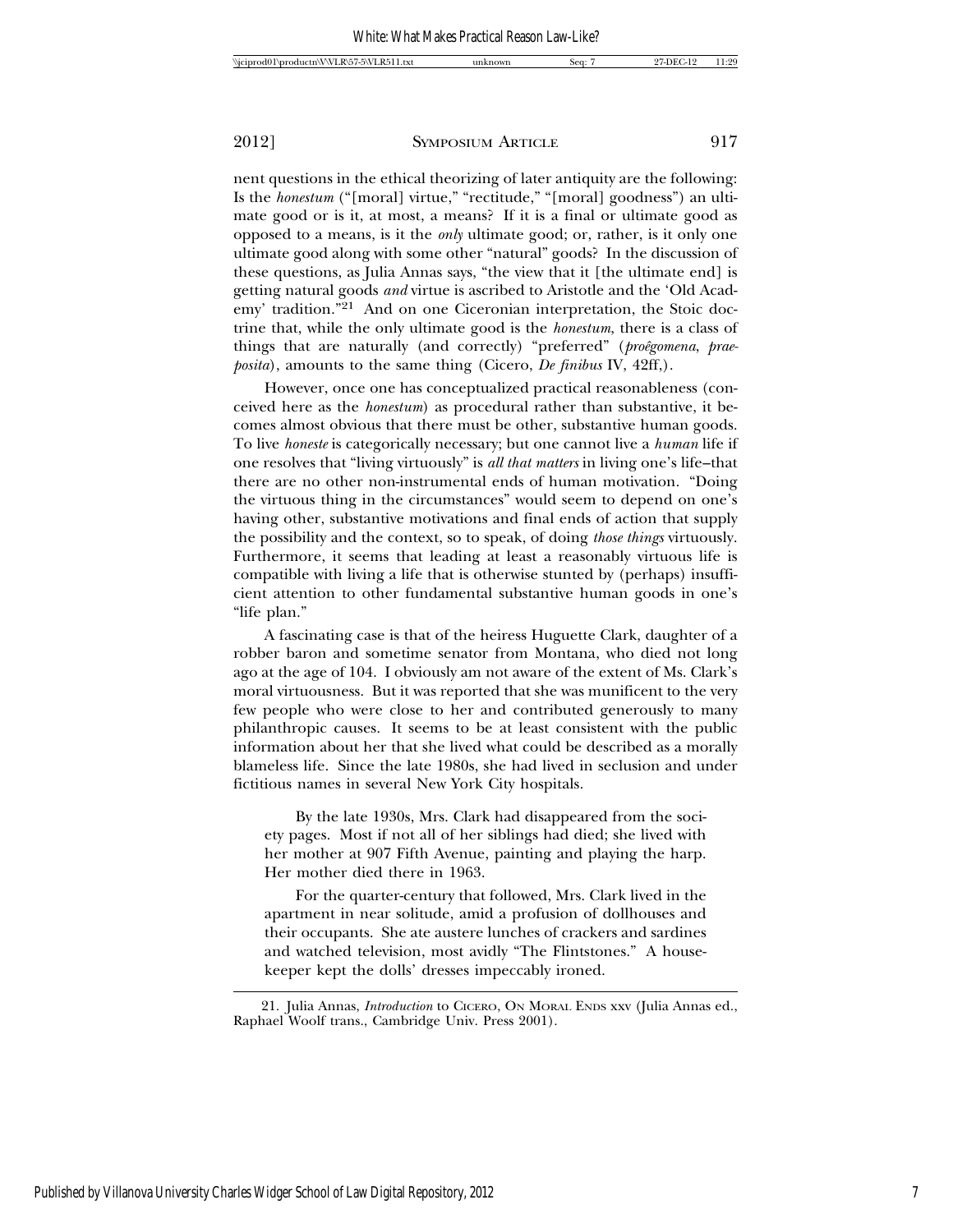And so ran the rhythm of Mrs. Clark's life until the day she left for the hospital and checked herself in. Fittingly for someone who worked so hard to remain an enigma, her reasons were best known only to her. They seem to have been born, relatives have suggested in news accounts, of her dual desire for exquisite solitude and exquisite care.<sup>22</sup>

It seems almost superfluous to comment that, however great may have been Mrs. Clark's participation in moral reasonableness in the narrow sense—that is, however, *honeste* she may have lived—her life seems to be deficient in terms of its practical rationality. And what appears to be wanting is sufficient personal commitment to a reasonable range of the *other*, substantive human goods. Can one retain one's "happiness" (in the narrow, Stoic sense of one's moral goodness or *honestas*) during a lifetime consisting largely of imprisonment with occasional torture on the rack? Perhaps. If so, one can probably also retain it while surrounded by expensive dolls, eating sardines, and watching "The Flintstones" in an elegant Fifth Avenue apartment. But obviously something is amiss in both cases.

What is amiss, of course, is the element of practical rationality that is involved in the *self-determination* of a reasonable human life—or perhaps the opportunities to exercise that element of rationality. Perhaps partly because of the variety of apparent options open to many persons in the affluent and socially mobile world of contemporary "first-world" societies, the element of rational self-determination has figured largely in Rawlsian liberal political theory in concepts such as one's subjective "comprehensive conception of the good." Rawls's notion of reasonableness, while notably "thinner" than that of Professor Finnis, is an essentially moral notion of reciprocity: "the particular form of moral sensibility that underlies the desire to engage in fair cooperation as such, and to do so on terms that others as equals might reasonably be expected to endorse."23 While the commitment to the value of this sort of reciprocity is certainly an element of practical reasonableness, it is not the sum and substance of it.24

I am inclined to believe, *malgre´* Kant, that the constraints of practical reasonableness in the specifically moral sense of that phrase are no more susceptible to individual "balancing," in their relation to other substantive aspects of the human good, than they are to individual construction or self-imposition. I propose that the heteronomous character of the *moral aspect* of practical rationality is essential in imparting to practical rationality its law-like character. The conception of "imposing a law on oneself" or "legislating for oneself" I take to be at best a potentially misleading metaphor—rather like "promising oneself," "forgiving oneself," or perhaps even "apologizing to oneself."

<sup>22.</sup> Margalit Fox, *Huguette Clark, Reclusive Heiress, Dies at 104*, N.Y. TIMES, May 25, 2011, at A1.

<sup>23.</sup> JOHN RAWLS, POLITICAL LIBERALISM 51 (Columbia Univ. Press 1993).

<sup>24.</sup> *Cf.* FINNIS, *supra* note 1, at 105–09.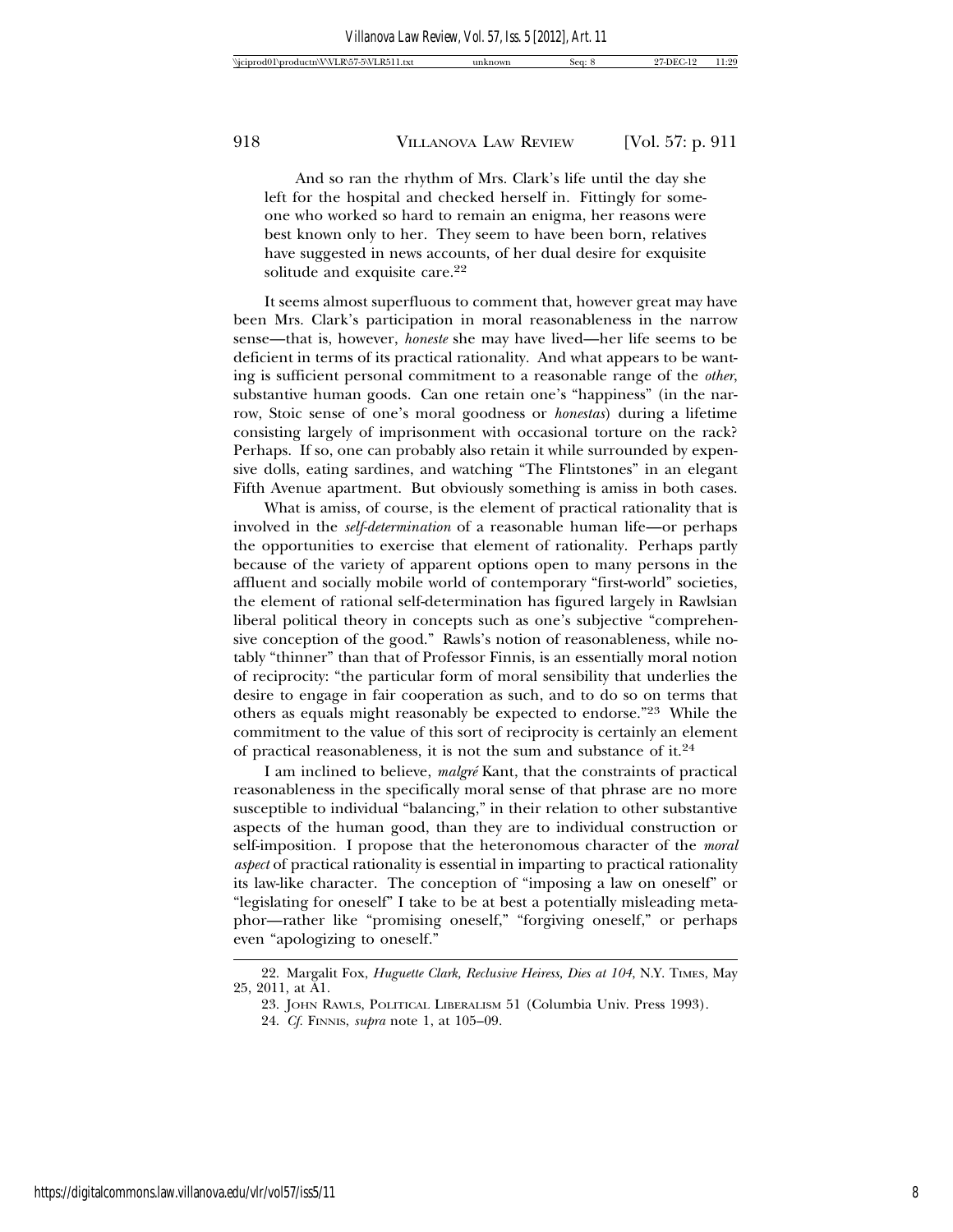If the *honestum*, practical reasonableness in Finnis's sense, is a categorical but procedural good—a good which is not, as it were, internally fabricated by human rationality reflecting on the *other*, substantive aspects of the human good—then it must in some sense be imposed from without." Aquinas, as we have seen, holds that it is grounded in the *lex aeterna*. Finnis makes the plausible suggestion that the *participatio* of the *lex aeterna* in the rational creature, which Aquinas identifies with natural law, ultimately cashes out in terms of the two ideas of *causation* and *similarity*:

A quality that an entity or state of affairs has or includes is participated, in Aquinas's sense, if that quality is *caused by* a *similar* quality which some other entity or state of affairs has or includes in a more intrinsic or less dependent way.25

I would add the idea of *hierarchy*, which I think is implicit in the phrase "has or includes in a more intrinsic or less dependent way." By this term, I intend both a natural hierarchy of value and obligation external to the human person and a certain authority *ipso facto* imposed on rational beings by their recognition of that hierarchy.

So, to conclude, it seems to me that, insofar as practical reason assumes a law-like character (which would result in something like Aquinas's conception of practical reason as natural law), it must derive that character heteronomously—from an external cause that itself exemplifies rationality and stands in an hierarchical order that gives that cause a natural authority over the individual person's practical rationality. While this is obviously a heavily metaphysical concept, I believe that it is broad enough to include the God of Judaism, Christianity, and Islam, the Good/Forms/ Demiurge of Plato, and the cosmically immanent Reason of Cicero and the Stoics.

Of course, a very different and probably nowadays statistically more prevalent metaphysics is poetically described by Bertrand Russell: from no rational perspective can the universe be regarded as anything more than an "alien and inhuman world" that is "purposeless, . . . void of meaning" and the "outcome of accidental collocations of atoms [and, in some of its local aspects, of evolutionary processes]."26 From such a metaphysical perspective, one certainly might construct a conception of human practical rationality. But such a conception could never, I submit, possess the distinctively *law-like* character of Aquinas's natural law or Finnis's practical rationality.

To my mind, Professor Finnis has succeeded in establishing that the relation between natural law and positive law (*lex humana*) should not be conceptualized as the relation of blue-print to completed edifice:

<sup>25.</sup> *Id.* at 399.

<sup>26.</sup> BERTRAND RUSSELL, *A Free Man's Worship*, *in* MYSTICISM AND LOGIC AND OTHER ESSAYS 41 (Barnes and Noble Books 1981) (1917).